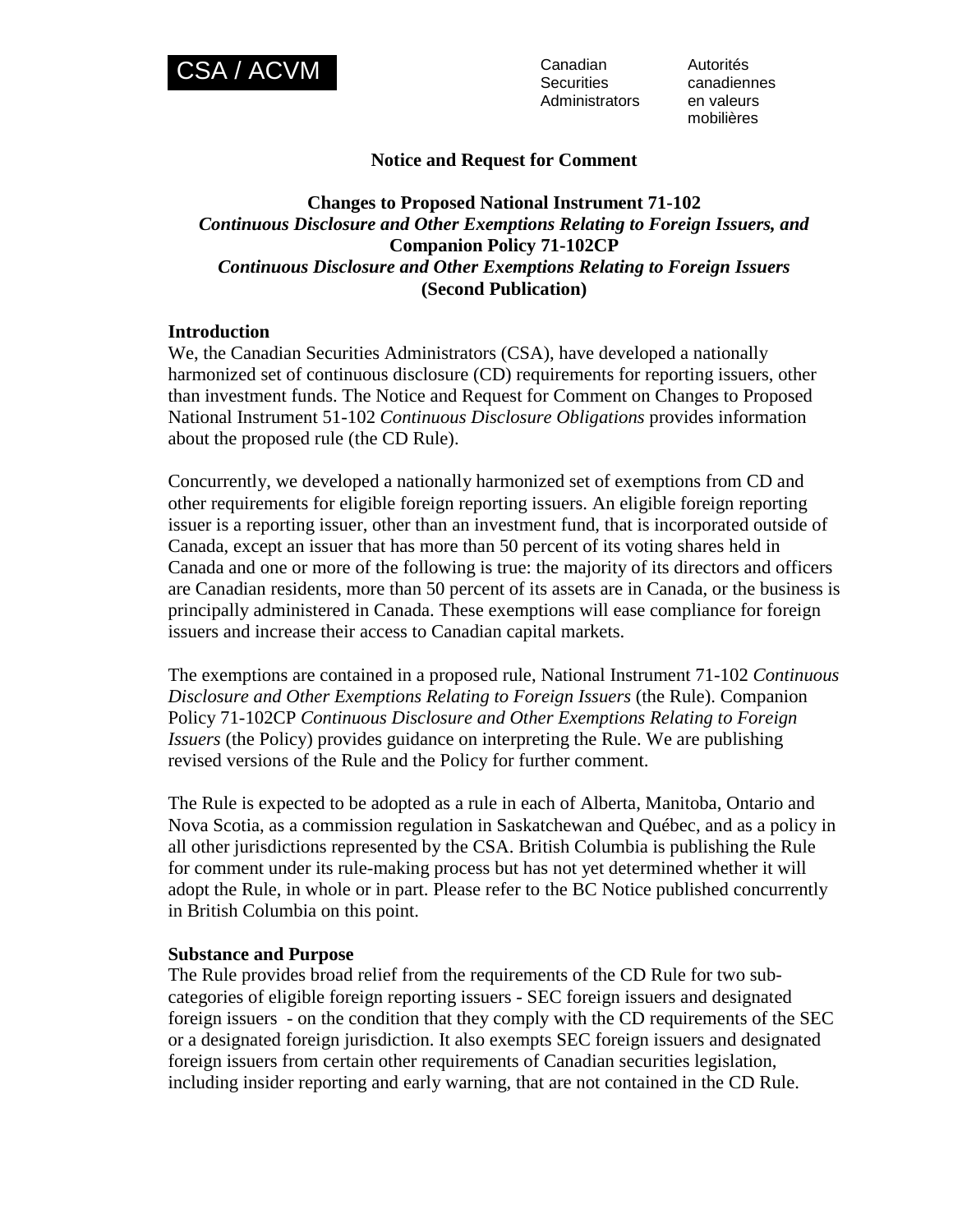US-incorporated issuers will be able to rely on either the Rule or the exemptions already available to them under National Instrument 71-101 *The Multijurisdictional Disclosure System* (MJDS), or both. The Policy identifies the significant differences between the exemptions in the Rule and in MJDS.

Eligible foreign reporting issuers that have obtained discretionary exemptive relief from CD requirements will need to examine that relief in light of the grandfathering provisions in the CD Rule and consider whether they need new or additional relief. The exemptions in the Rule are in addition to any discretionary relief that foreign issuers may continue to rely on.

The Rule does not relieve foreign issuers that electronically file under National Instrument 13-101 *System for Electronic Document Analysis and Retrieval* (SEDAR), or their insiders, from the insider reporting requirements included in National Instrument 55-102 *System for Electronic Disclosure by Insiders* (SEDI).

The Rule does not relieve foreign issuers from the requirements of National Instrument 43-101 *Standards of Disclosure for Mineral Projects* or proposed National Instrument 51-101 *Standards of Disclosure for Oil and Gas Activities.*

We have previously published proposed National Instrument 81-106 *Investment Fund Continuous Disclosure* for comment. This instrument will cover the CD obligations of investment funds, including foreign investment funds.

## **Purpose and Summary of the Companion Policy**

The purpose of the Policy is to assist users in understanding and applying the Rule and to explain how certain provisions of the Rule will be interpreted or applied. It contains discussions, explanations and examples primarily relating to:

- the interrelationship between the Rule and MJDS;
- the manner of calculating the number of voting securities owned by residents of Canada for the purposes of the definition of "eligible foreign reporting issuer";
- the availability of exemptions from insider reporting requirements;
- electronic delivery of documents;
- the applicability of NI43-101 and NI 51-101; and
- the availability of other exemptions and applying for exemptive relief.

## **Background**

On June 21, 2002 we published for comment the first versions of the Rule and Policy (the 2002 Proposal). For additional background information on the 2002 Proposal, as well as a detailed summary of its contents, please refer to the notice that was published with those versions.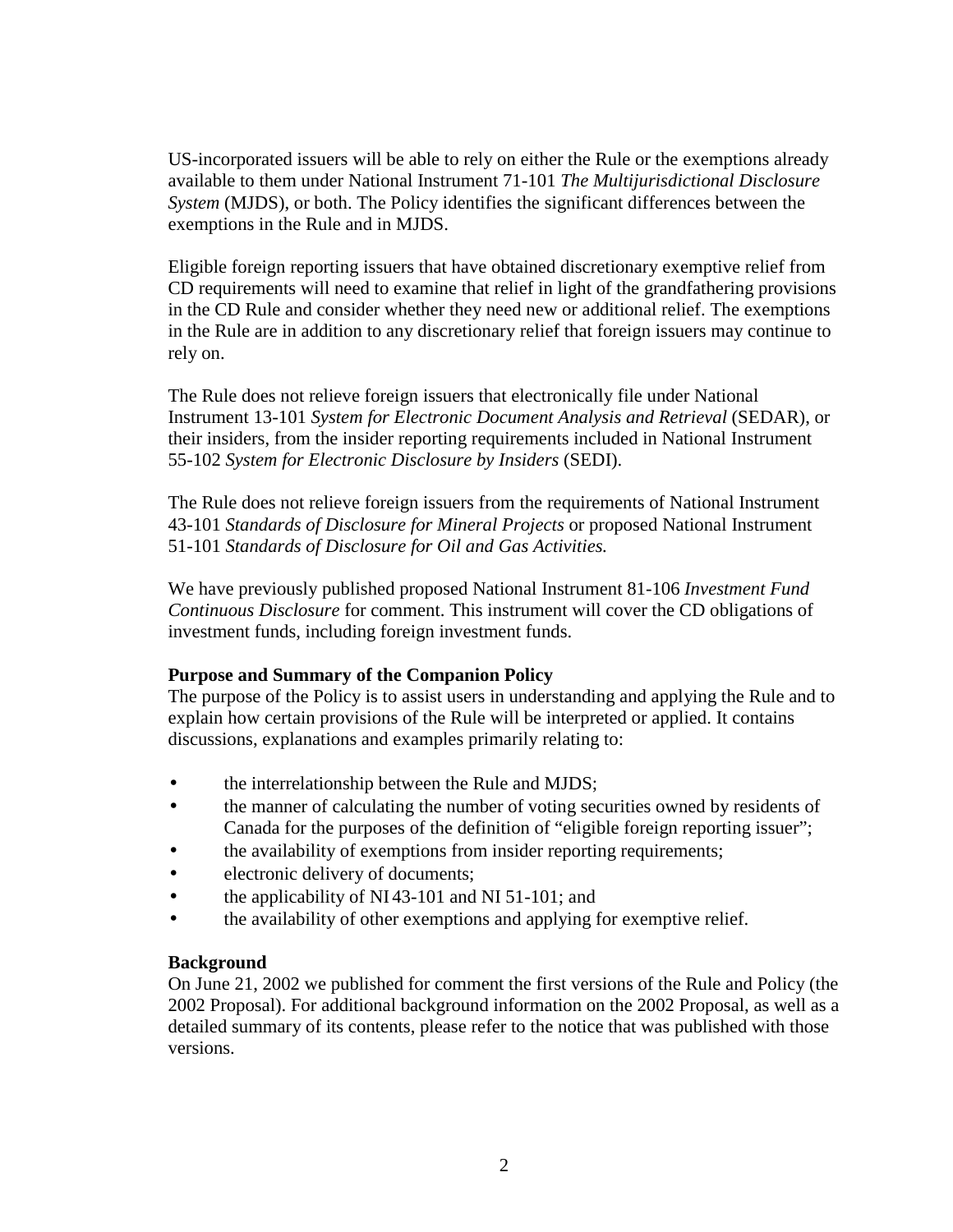We recently published proposed National Instrument 52-107 *Acceptable Accounting Principles, Auditing Standards and Reporting Currency* (NI 52-107) and a related companion policy for comment. The portions of the Rule that addressed generally accepted accounting principles (GAAP) and generally accepted auditing standards (GAAS) have been removed, and inserted into NI 52-107. See Notice and Request for Comment on Proposed National Instrument 52-107 *Acceptable Accounting Principles, Auditing Standards and Reporting Currency* for information on NI 52-107.

## **Summary of Written Comments Received by the CSA**

We received a total of 34 submissions on the 2002 Proposal and the CD Rule. A summary of the comments on the 2002 Proposal together with our responses, except for the comments and responses relating to matters now included in NI 52-107, is contained in Appendix A to this notice. The comments and our responses relating to the CD Rule are set out as an appendix to Notice and Request for Comment on Changes to Proposed National Instrument 51-102 *Continuous Disclosure Obligations*. The comments and our responses to items relating to GAAP/GAAS requirements are set out as an appendix to Notice and Request for Comment on Proposed National Instrument 52-107 *Acceptable Accounting Principles, Auditing Standards and Reporting Currency*.

After reviewing the comments and further considering the Rule and Policy, we are proposing a number of amendments to the 2002 Proposal.

# **Summary of Changes to the Proposed Rule**

## *The Rule*

## *Part 1 Definitions and Interpretation*

• In response to comments received, we have expanded the definition of *AIF* to include a Form 10-KSB filed under the 1934 Act. Although the Form 10-KSB does not require identical disclosure to our AIF, we believe its requirements are adequate as an alternative form of AIF for those issuers entitled to use the Form 10-KSB in the United States.

We have added definitions of "board of directors", "class", "executive officer", "interim period", "old financial year" and "transition year". These terms were either used in the Rule, but previously not defined, or have become necessary because of the other changes to the Rule discussed below. The definitions are consistent with the definitions in the CD Rule. In addition, a definition has been added for "US market requirements" to simplify the various references in the Rule to the requirements of the US exchange or Nasdaq that may be applicable to the reporting issuer.

We have added a definition of "NI 52-107", and the definitions of "US GAAP" and "US GAAS" have been deleted, because the GAAP and GAAS requirements that were in the Rule have been deleted. Reporting issuers are referred to NI 52-107 to determine the accounting principles and auditing standards they must comply with.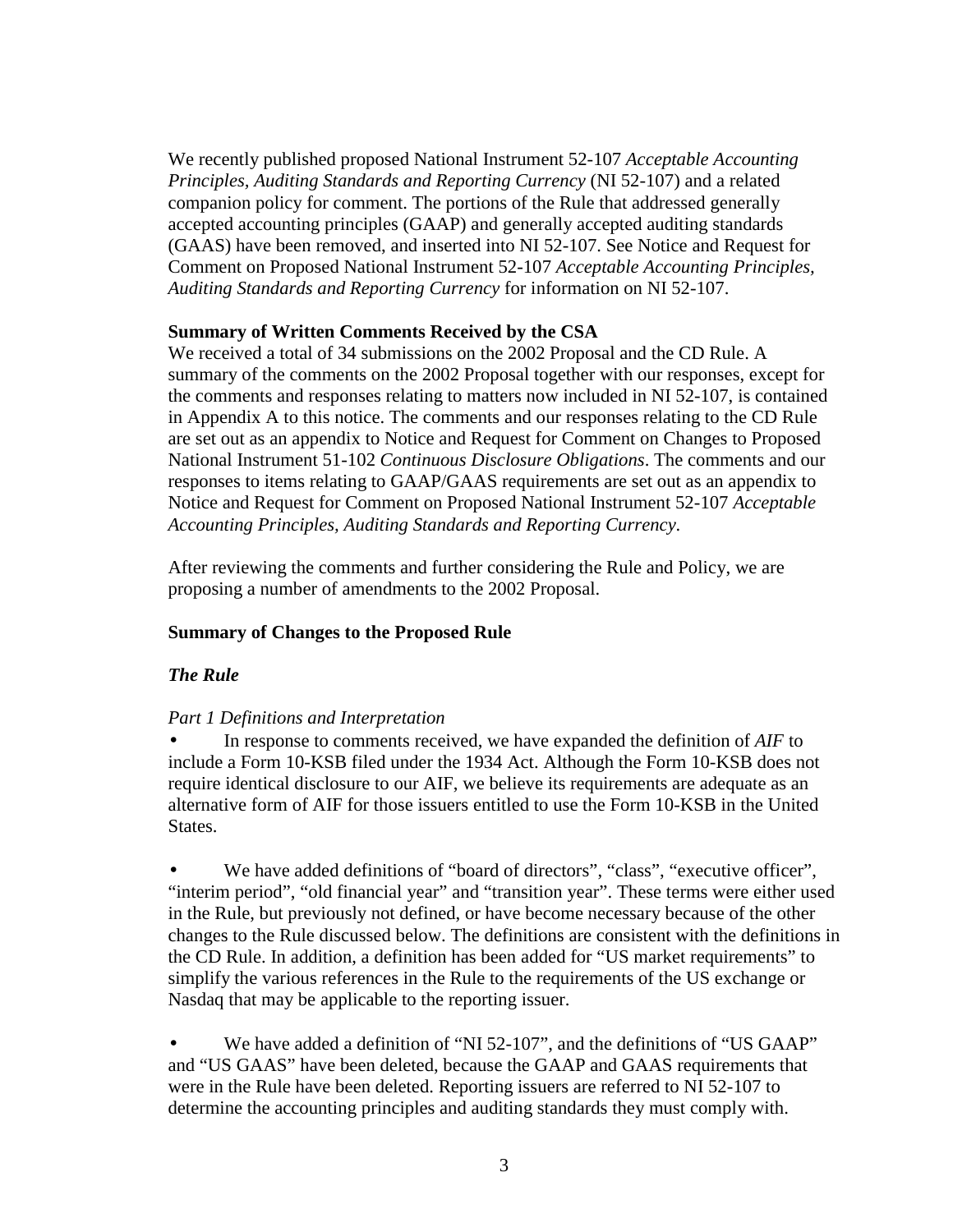## *Part 2 Language of Documents*

• Eligible foreign reporting issuers filing a translated document must now attach a certificate as to the accuracy of the translation to the document, rather than file the certificate separately. This will ensure that any investor reviewing the document will have the certificate without having to locate it as a separate filing.

## *Part 3 Filing and Sending of Documents*

Issuers are now required to send copies of documents sent to their shareholders under the requirements of a foreign jurisdiction to shareholders resident in the local jurisdiction. The reference to the addresses of the securityholders as shown on the books of the issuer has been deleted, as it is inconsistent with the intention that issuers will send documents to their Canadian securityholders in the same manner as they are sent to their foreign securityholders.

## *Part 4 SEC Foreign Issuers*

We have amended portions of Part 4 to require SEC foreign issuers to comply with NI 52-107 when they file financial statements. Previously, SEC foreign issuers were required to comply with the GAAP and GAAS requirements that were set out in the 2002 Proposal. Since these requirements have all been moved to NI 52-107, the references have been updated.

• The exemptions in section 4.4 are designed to permit SEC foreign issuers to satisfy all of the requirements in the CD Rule relating to annual reports, AIFs, business acquisitions reports and MD&A by using their foreign documents. Accordingly, we have revised section 4.4 to clarify that the exemptions for SEC foreign issuers apply to the requirements to prepare and deliver certain CD documents, as well as the requirement to file the documents.

• Sections 4.3 and 4.4 have also been revised to require an SEC foreign issuer to send documents to its securityholders in the local jurisdiction, in the manner and at the same time as they are sent under US requirements. We believe that securityholders in the local jurisdiction should receive the same information as securityholders in the foreign jurisdiction.

• We now refer issuers to the definition of "going private transaction and related party transaction" in the local jurisdiction. This clarifies where issuers can find the definitions, as these terms are not defined in the Rule.

The exemption for SEC foreign issuers from the change of auditor requirements has been deleted, as it duplicates an exemption for SEC issuers in the CD Rule, which all SEC foreign issuers would be able to rely on.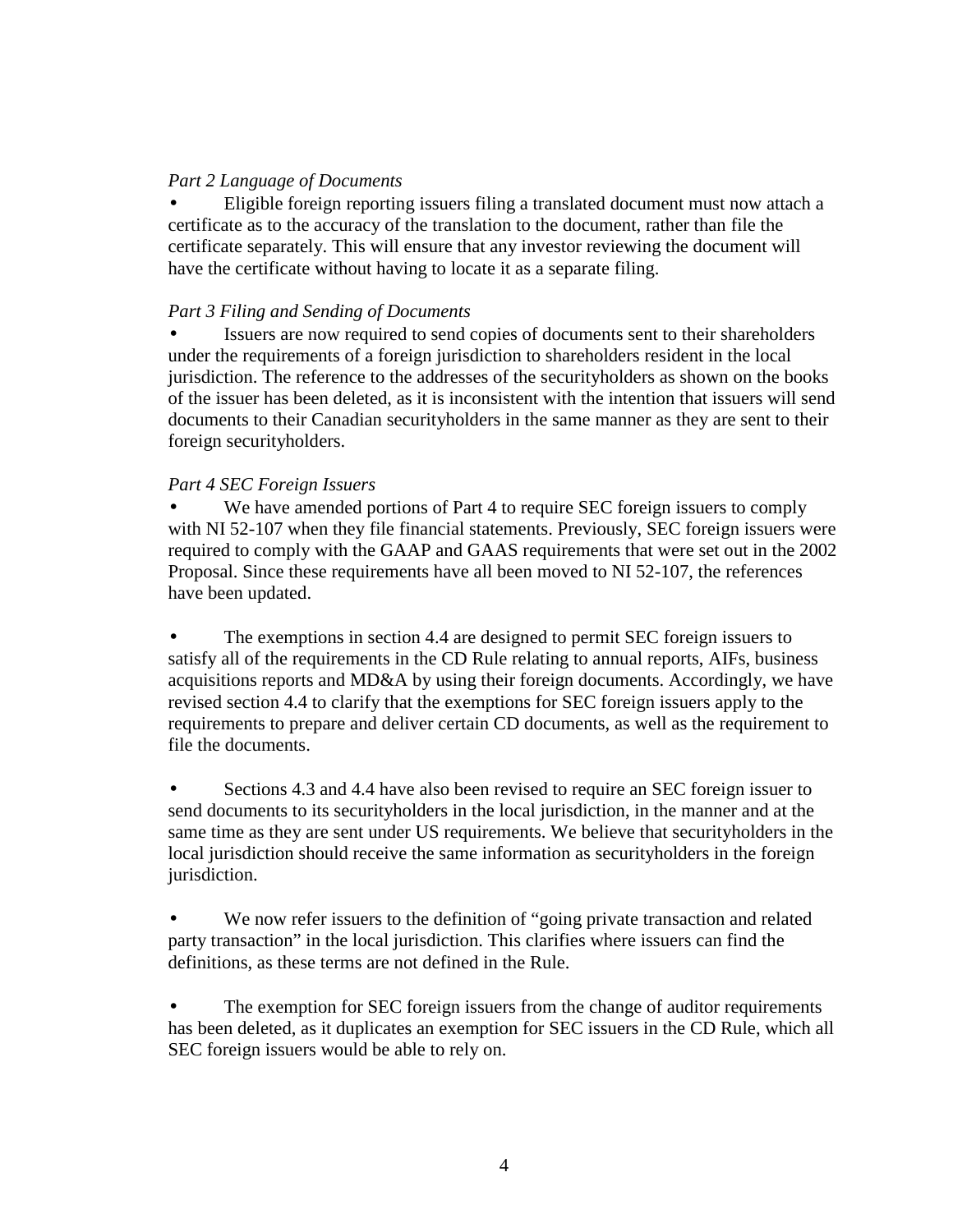# *Part 5 Designated Foreign Issuers*

• A new section 5.2 has been added that requires designated foreign issuers to disclose at least once a year that they are a designated foreign issuer and the name of their foreign regulatory authority. This provides notice to securityholders in Canada that they should not expect to receive the same materials they receive from other issuers.

The requirement in section  $5.2(c)$ , now numbered  $5.3(c)$ , has been revised to require a designated foreign issuer to file a copy of any document disclosing material information that is disseminated to the public. This expands the original requirement to only file a document if the document is filed with or furnished to a foreign regulatory authority. This ensures investors have access to all relevant information about the issuer that the issuer has disseminated.

• Sections 5.3 and 5.4 of the 2002 Proposal, now numbered as sections 5.4 and 5.5, have been revised to require a designated foreign issuer to send documents to its securityholders in the local jurisdiction, in the manner and at the same time as they are sent under the foreign disclosure requirements. We believe that securityholders in the local jurisdiction should receive the same information as securityholders in the foreign jurisdiction.

The exemptions in section 5.4, now numbered section 5.5, are designed to permit designated foreign issuers to satisfy all of the requirements in the CD Rule relating to annual reports, AIFs, business acquisitions reports and MD&A by using their foreign documents. Accordingly, we have revised section 5.5 to clarify that the exemptions for designated foreign issuers apply to the requirements to prepare and deliver certain CD documents, as well as the requirement to file the documents.

We now refer issuers to the definition of "going private transaction and related party transaction" in the local jurisdiction. This clarifies where issuers can find the definitions, as these terms are not defined in the Rule.

• An exemption has been added for designated foreign issuers from the requirements relating to a notice of a change in year-end, as the CD Rule has been amended to add this requirement. Similar to the other exemptions given in the Rule to designated foreign issuers, as long as the issuer complies with its foreign disclosure requirements, and files a copy of its filings, it will be able to rely on the exemption in Canada.

*Part 7 Accounting Principles and Auditing Standards for Eligible Foreign Issuers*

This Part has been deleted, as the GAAP and GAAS requirements are now contained in NI 52-107. We decided that, instead of duplicating acceptable accounting principles and auditing standards in the Rule, the CD Rule, and the proposed national long form prospectus instrument, National Instrument 41-102 *General Prospectus Requirements*, which has not yet been published for comment, it would be beneficial to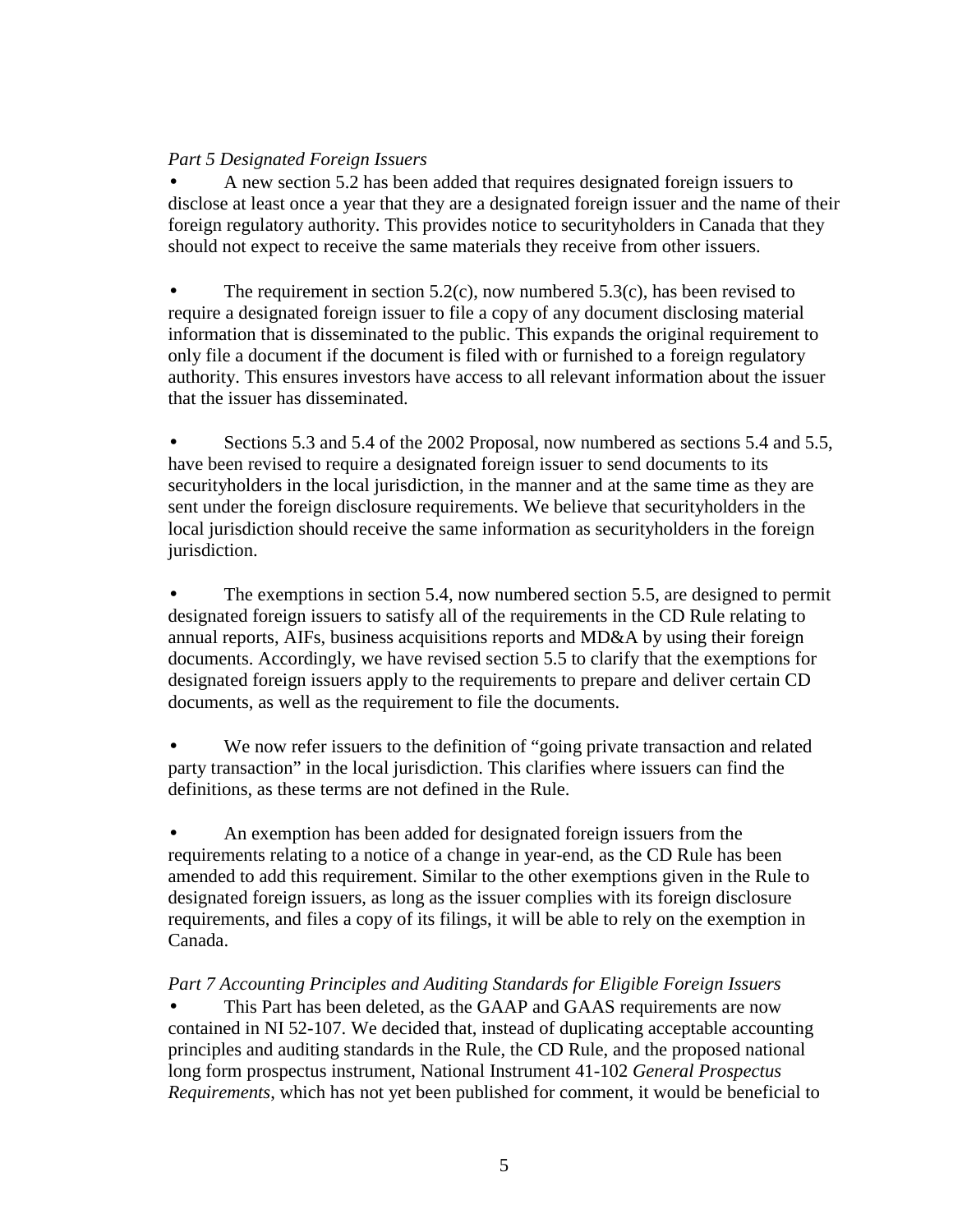issuers and their advisors to set out all of the requirements for accounting principles, auditing standards and reporting currency in one national instrument.

# *The Policy*

# *Part 1 General*

The portions of the Policy relating to accounting principles and auditing standards have been deleted as they are now addressed under NI 52-107 and its companion policy. In addition, a cross-reference to NI 52-107 has been added.

## *Part 4 Restricted Shares*

• Part 4 has been deleted and replaced with a discussion of electronic delivery of documents. The discussion of restricted share treatment was deleted, as the exemption in the Rule was self-explanatory. The new discussion of electronic delivery of documents provides information on policies and staff notices that deal with the option of electronic delivery.

## *Part 5 Resource Issuers*

• Part 5 has been expanded. It is now called *Exemptions Not Included*, and includes a section pointing out that designated foreign issuers do not have an exemption in the Rule from the requirement to deliver a notice if they are party to an amalgamation, arrangement, merger, winding-up, reverse takeover, reorganization or similar transaction. We do not propose to provide an exemption from this requirement, as we consider it important to know of any transaction that will have the effect of changing the continuous disclosure obligations under NI 51-102.

## *Part 6 Accounting Principles and Auditing Standards for Eligible Foreign Issuers*

- This Part and its related appendices have been deleted. This discussion is now contained in the companion policy to NI 52-107.
- A new Part 6 *Exemptions* has been added. This Part:
	- clarifies that the exemptions in the Rule are in addition to other exemptions that may be available in the legislation;
	- discusses that issuers may be able to rely on a previously granted exemption, waiver or approval, and refers issuers to the relevant section in the CD Rule relating to this issue;
	- advises that an issuer that cannot rely on the exemptions under the Rule can apply for relief from the requirements of the CD Rule; and
	- notes that SEC foreign issuers can rely on the exemptions for SEC issuers in the CD Rule.

# **Anticipated Costs and Benefits**

The benefits provided by the Rule are the reduction of duplicative regulation and the consequent increased access to Canadian capital markets by foreign issuers.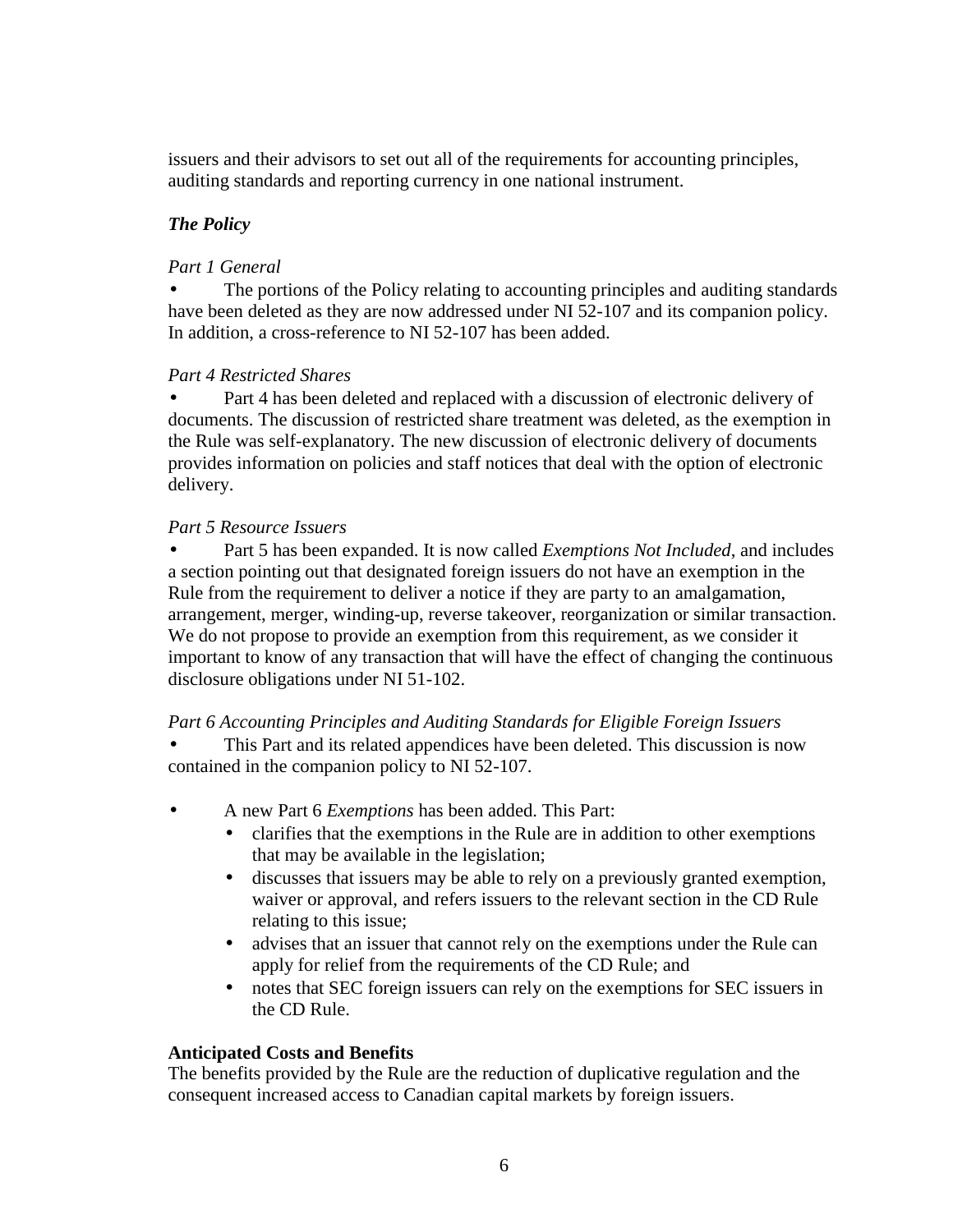The Rule imposes no material costs on foreign issuers, but rather is intended to reduce costs and duplicative regulation.

### **Related Amendments**

#### *Ontario Amendments*

In conjunction with this Notice and Request for Comment, the Ontario Securities Commission proposes the rescission of OSC Policy 7.1, the related rules and order. Appendix B contains further information in this regard.

The Ontario Securities Commission is separately publishing for comment proposed Rule 71-802 which is the local rule implementing the Rule in Ontario.

#### **Unpublished Materials**

In proposing the Rule, we have not relied on any significant unpublished study, report, or other written materials other than the self-assessments prepared by IOSCO members of compliance with *Objectives and Principles of Securities Regulation* published by IOSCO in September 1998.

#### **Possible Changes to Instrument**

Certain members of the CSA expect to publish Multilateral Instrument 52-108 *Auditor Oversight*, Multilateral Instrument 52-109 *Certification of Disclosure in Companies' Annual and Interim Filings* and Multilateral Instrument 52-110 *Audit Committees* for comment in 2003. If these instruments are adopted, we may have to revise the Policy. We will monitor the instruments to determine if changes will be required.

#### **Request for Comments**

We welcome your comments on the changes to, or this version of proposed, National Instrument 71-102, the companion policy, and related amendments.

Please submit your comments in writing on or before August 19, 2003. If you are not sending your comments by email, a diskette containing the submissions (in Windows format, Word) should also be forwarded.

Address your submission to all of the CSA member commissions, as follows:

British Columbia Securities Commission Alberta Securities Commission Saskatchewan Financial Services Commission – Securities Division Manitoba Securities Commission Ontario Securities Commission Office of the Administrator, New Brunswick Registrar of Securities, Prince Edward Island Nova Scotia Securities Commission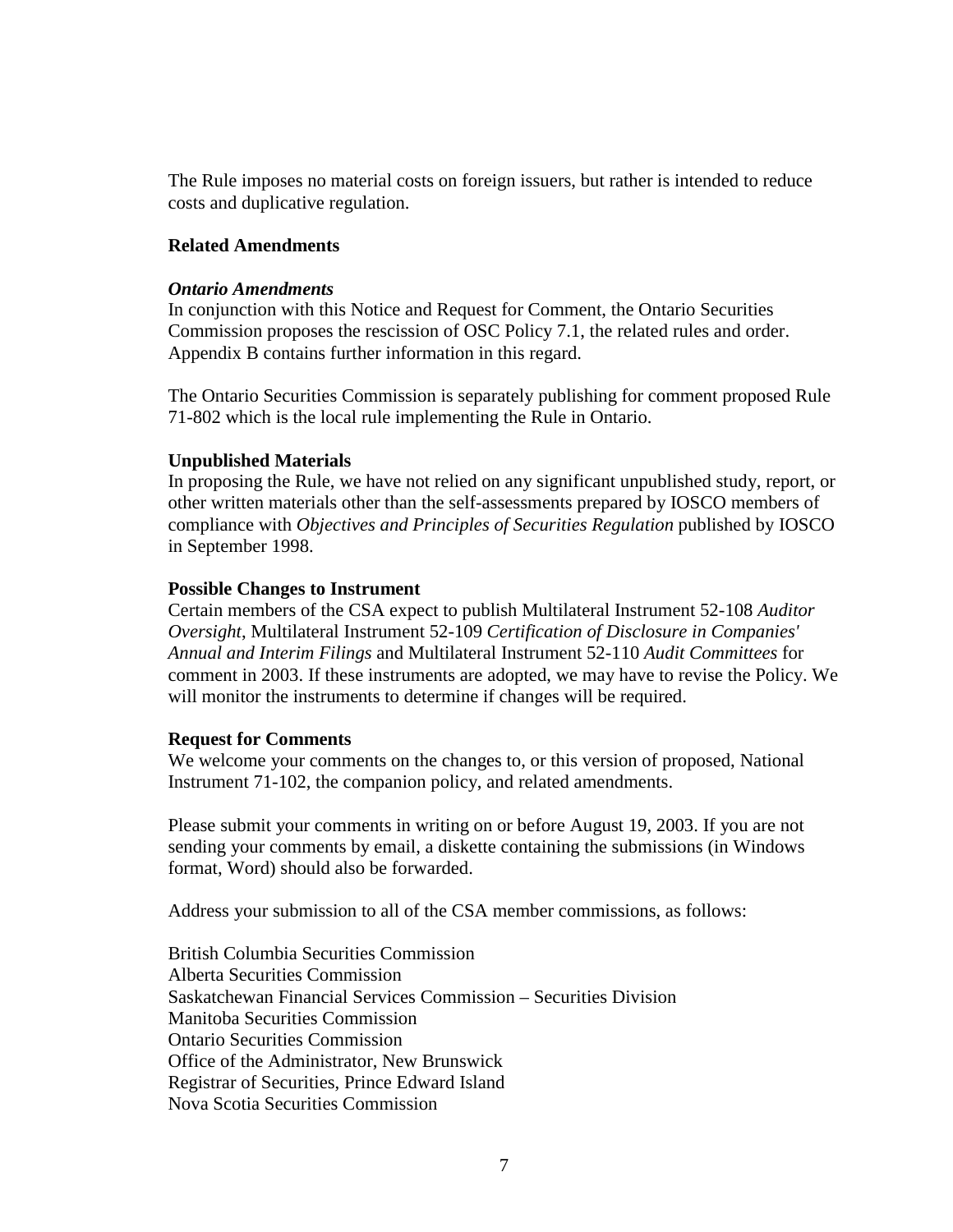Newfoundland and Labrador Securities Commission Registrar of Securities, Northwest Territories Registrar of Securities, Yukon Territory Registrar of Securities, Nunavut

Deliver your comments **only** to the two addresses that follow. Your comments will be forwarded to the remaining CSA member jurisdictions.

Rosann Youck, Chair of the Continuous Disclosure Harmonization Committee British Columbia Securities Commission PO Box 10142, Pacific Centre 701 West Georgia Street Vancouver, British Columbia V7Y 1L2 Fax: (604) 899-6814 e-mail : ryouck@bcsc.bc.ca

Denise Brosseau, Secretary Commission des valeurs mobilières du Québec Stock Exchange Tower 800 Victoria Square P.O. Box 246, 22nd Floor Montréal, Québec H4Z 1G3 Fax : (514) 864-6381 e-mail : consultation-en-cours@cvmq.com

We cannot keep submissions confidential because securities legislation in certain provinces requires publication of a summary of the written comments received during the comment period.

### **Questions**

Please refer your questions to any of:

Rosann Youck Senior Legal Counsel British Columbia Securities Commission (604) 899-6656 or (800) 373-6393 (if calling from B.C. or Alberta) ryouck@bcsc.bc.ca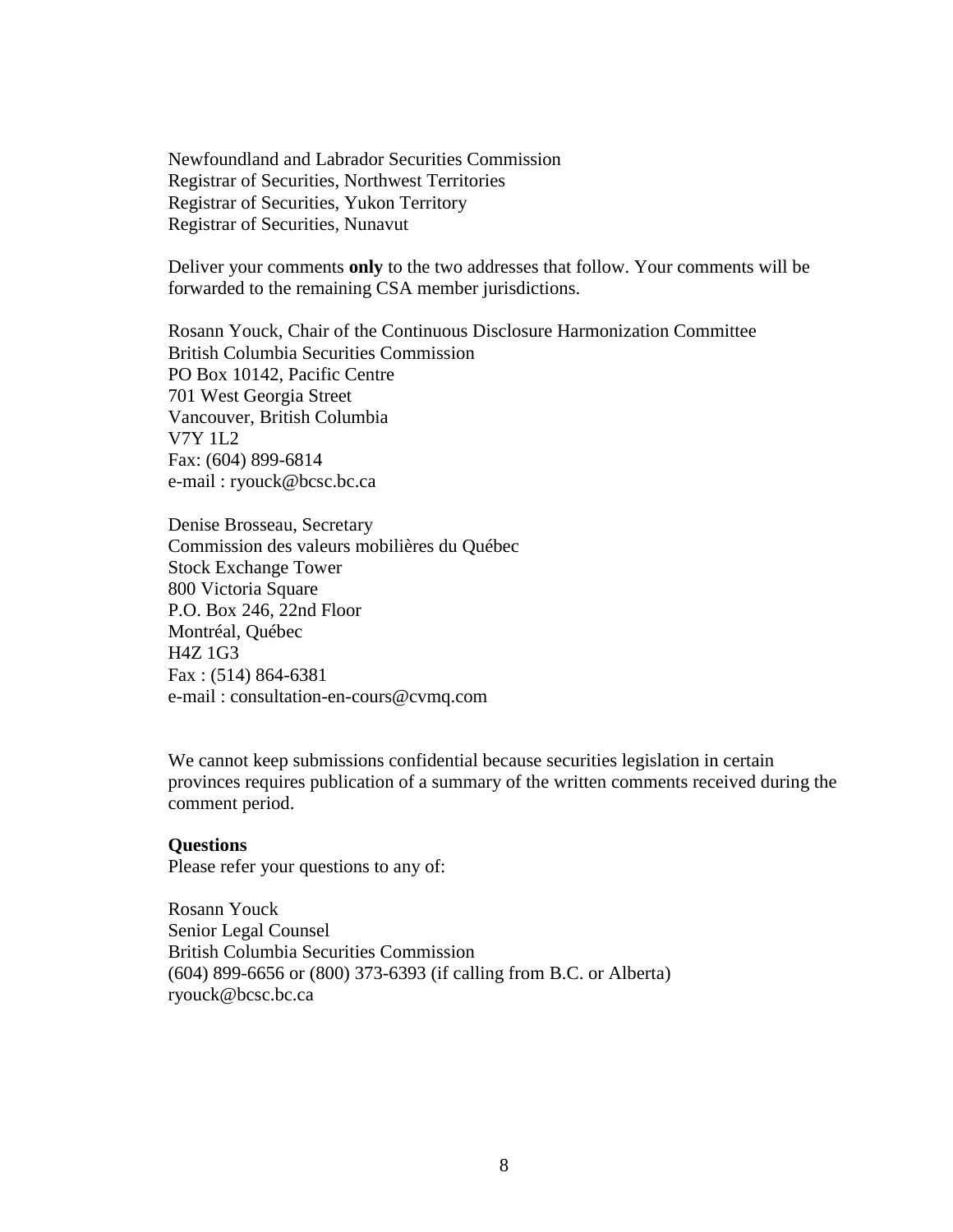Carla-Marie Hait Chief Accountant, Corporate Finance British Columbia Securities Commission (604) 899-6726 or (800) 373-6393 (if calling from B.C. or Alberta) chait@bcsc.bc.ca

Michael Moretto Associate Chief Accountant, Corporate Finance British Columbia Securities Commission (604) 899-6767 or (800) 373-6393 (if calling from B.C. or Alberta) mmoretto@bcsc.bc.ca

Mavis Legg Manager, Securities Analysis Alberta Securities Commission (403) 297-2663 mavis.legg@seccom.ab.ca

Bob Bouchard Director, Corporate Finance Manitoba Securities Commission (204) 945-2555 bbouchard@gov.mb.ca

Bill Slattery Deputy Director, Corporate Finance and Administration Nova Scotia Securities Commission (902) 424-7355 slattejw@gov.ns.ca

David Coultice Senior Legal Counsel, Continuous Disclosure Ontario Securities Commission (416) 204-8979 dcoultice@osc.gov.on.ca

Joanne Peters Senior Legal Counsel, Continuous Disclosure Ontario Securities Commission (416) 593-8134 jpeters@osc.gov.on.ca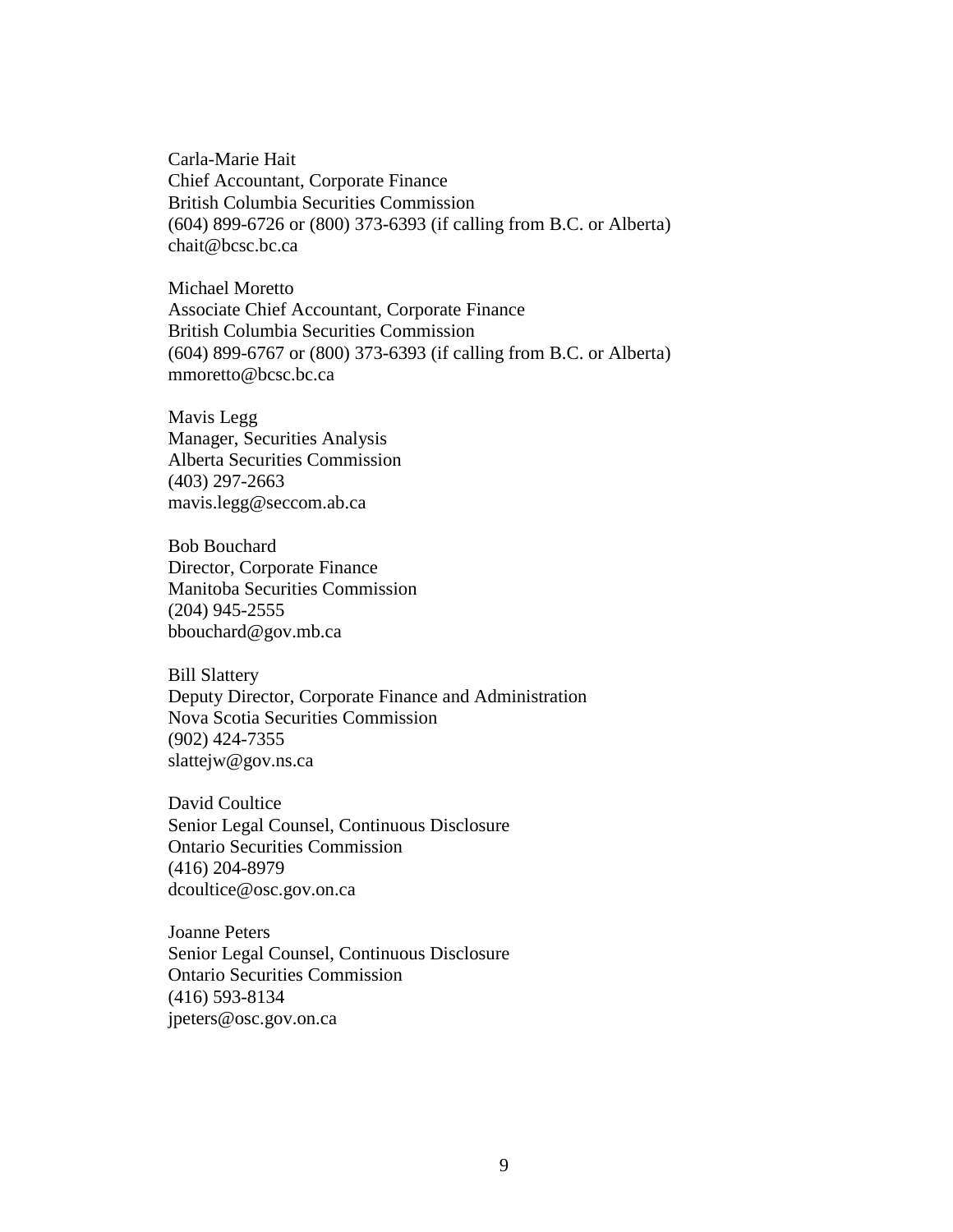Irene Tsatsos Senior Accountant, Continuous Disclosure Ontario Securities Commission (416) 593-8223 itsatsos@osc.gov.on.ca

Rosetta Gagliardi Conseillère en réglementation Commission des valeurs mobilières du Québec (514) 940-2199 ext. 4554 rosetta.gagliardi@cvmq.com

Ian McIntosh Deputy Director, Corporate Finance Saskatchewan Financial Services Commission – Securities Division (306) 787-5867 imcintosh@sfsc.gov.sk.ca

The text of the proposed Rule follows or can be found elsewhere on a CSA member website.

June 20, 2003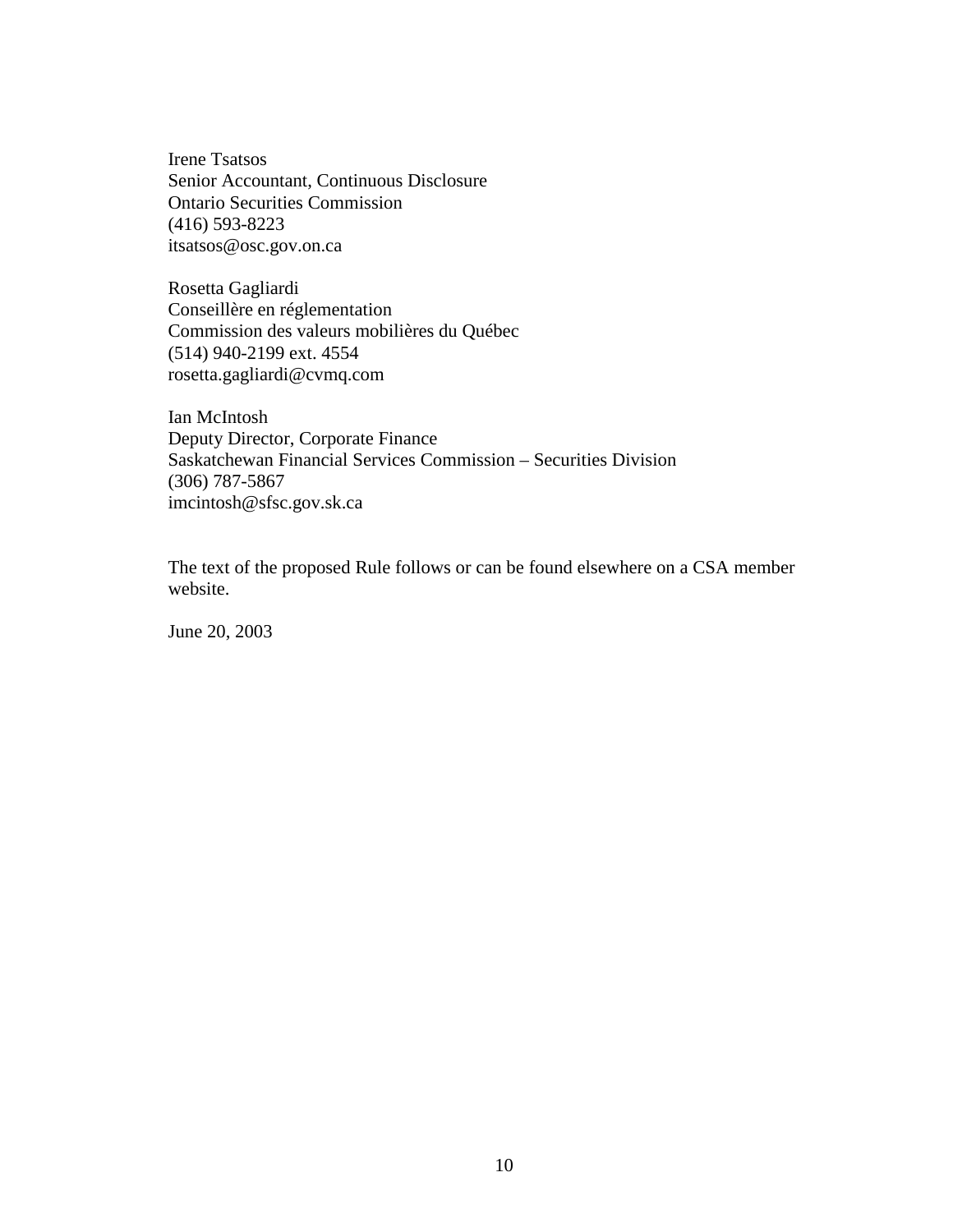# **Appendix A**

# **Summary of Comments and CSA Responses**

### **Table of Contents**

| Part | <b>Title</b> |
|------|--------------|
|------|--------------|

Part I Background

# **Part II Comments in response to CSA Notice**

- 1 Costs and benefits<br>2 Designated foreign
- Designated foreign issuers
- 3 10% threshold for use of foreign GAAP
- 4 10% threshold for designated foreign issuer status
- 5 Exemption from NI 43-101 and NI 51-101
- **Part III Other comments on NI 71-102**
- **Schedule 1 List of commenters**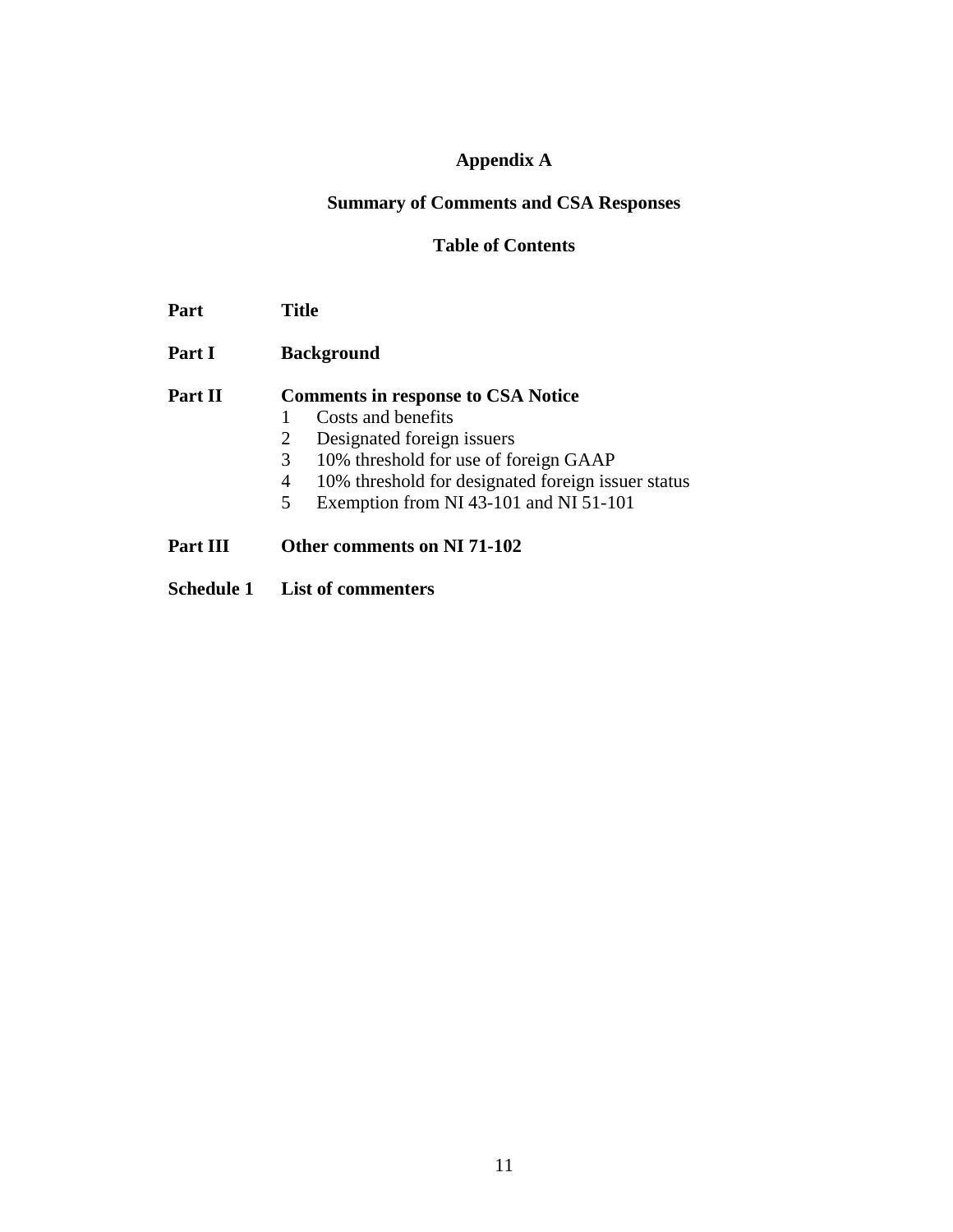## **Summary of Comments and CSA Responses**

# **Part I Background**

On June 21, 2002 the CSA published for comment National Instrument 51-102 *Continuous Disclosure Obligations* (NI 51-102) and National Instrument 71-102 *Continuous Disclosure and Other Exemptions Relating to Foreign Issuers* (NI 71-102). The comment period expired on September 19, 2002. The CSA received submissions from a total of 34 commenters identified in Schedule 1.

The CSA have considered the comments received and thank all commenters for providing their comments.

The questions contained in the CSA Notice to NI 71-102 (the Notice) and the comments received in response to them are summarized below. The item numbers below correspond to the question numbers in the Notices. Below the comments that respond to specific questions in the Notice, we have summarized several other comments relating to proposed NI 71-102.

# **Part II Comments in Response to CSA Notice**

## **1. Costs and Benefits**

*Question: What is your assessment of the costs and benefits of the Rule [NI 71-102]?* 

One commenter said there will be significant cost savings due to acceptable reporting basis change, but there will also be a significant cost with respect to comparability.

*Response: The CSA acknowledge that the method of comparing issuers that use Canadian GAAP to issuers that do not use, or reconcile to, Canadian GAAP will require adjustment in light of NI 71-102. However, the CSA believe this adjustment is appropriate where issuers either use International Accounting Standards, which the International Organization of Securities Commissions (IOSCO) has recommended be accepted, or have a* de minimis *connection to Canada, such as a designated foreign issuer.* 

# **2. Designated Foreign Issuers**

*Question: Have we included the appropriate countries in the definition of "designated foreign jurisdiction"? If not, please explain in detail why any countries should be added or removed, with reference to the laws of that country.* 

One commenter commented that the designated foreign jurisdictions are adequate as currently listed.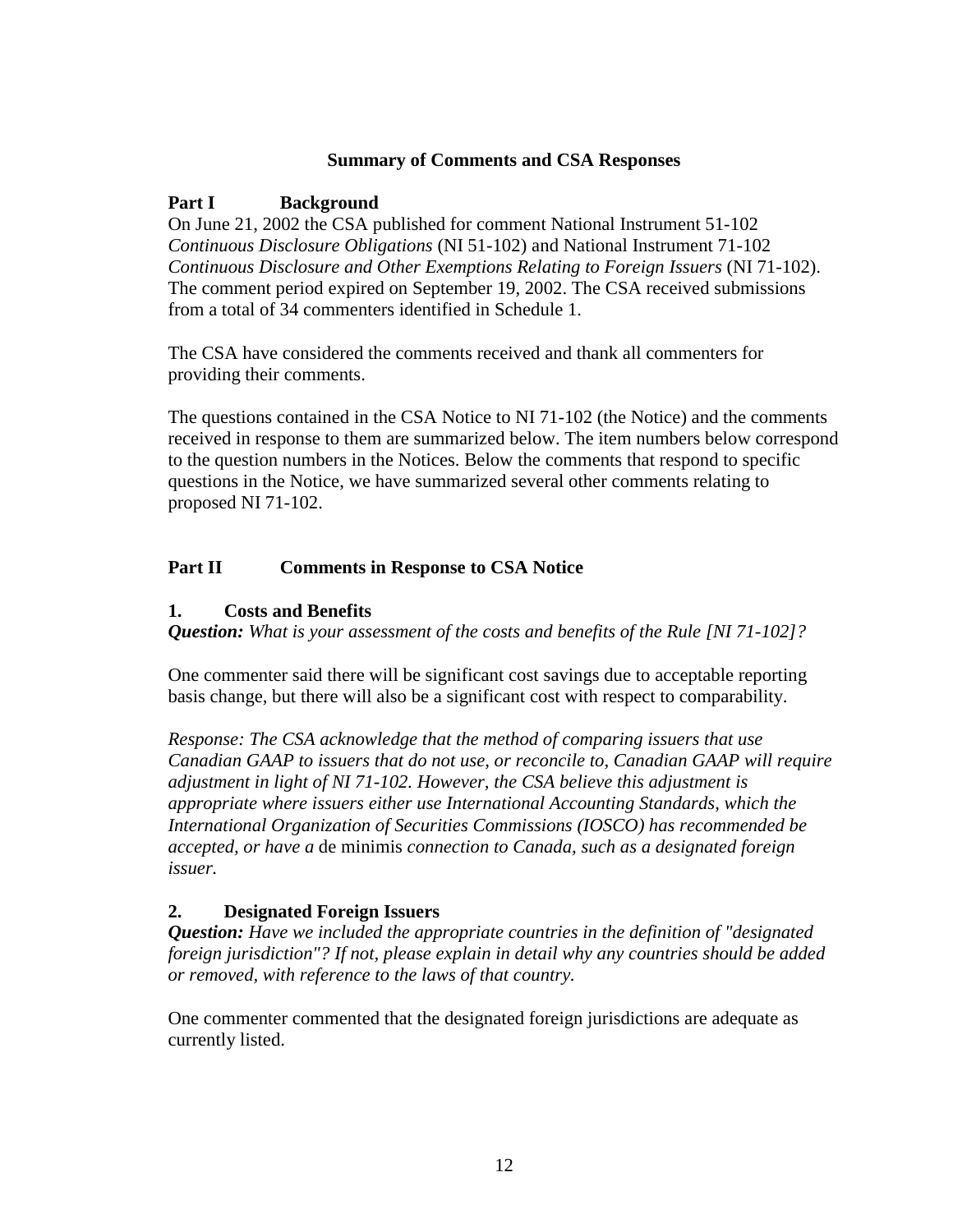One commenter asked how these 15 jurisdictions were selected and why other jurisdictions, which might be viewed as having equivalent or better frameworks in place, were excluded as designated foreign jurisdictions. For example, Norway merits as much as some of the countries noted for inclusion as a designated foreign jurisdiction. The commenter suggested there should be allowances in the final Rule for including other countries as designated foreign jurisdictions as the Commissions become more knowledgeable about practices in other countries. Another commenter suggested that South Korea should be included in the list.

*Response: The CSA developed the list of 15 jurisdictions based on a number of factors, including: the CSA's experience gained from participation in IOSCO and other international organizations, staff's familiarity with requirements of certain jurisdictions arising from work relating to specific issuers, and the self-assessments (where available) prepared by IOSCO members of compliance with the Objectives and Principles of Securities Regulation published by IOSCO. We undertook research in certain areas where we thought this was appropriate. As a practical matter, we considered our list of countries against the list of countries from which our foreign issuers tend to come.* 

*The fact that we have not included certain jurisdictions does not necessarily reflect any CSA position as to whether those jurisdictions have adequate GAAP and continuous disclosure requirements in light of the purposes and principles of our Securities Acts. We simply do not have the necessary degree of familiarity we require to make this determination for countries such as Norway and South Korea. We are continuing to study these requirements. At a future time, we may amend NI 71-102 to change the list of designated foreign jurisdictions.* 

# **3. 10% Threshold for Use of Foreign GAAP**

*Question: Should we use the threshold of having not more than 10 percent equity security ownership in Canada for determining which foreign issuers may file financial statements prepared in accordance with the accounting principles accepted in the designated foreign jurisdiction, without a reconciliation to Canadian GAAP? If not, what threshold would be appropriate?* 

One commenter said that, even with the threshold, there should at least be a transitional requirement to provide a reconciliation to Canadian GAAP rather than simply changing the accounting principles used.

*Response: The CSA disagree in circumstances where there is a* de minimis *connection to Canada, such as is the case for foreign issuers under NI 71-102. In those cases, the CSA believe the cost outweighs the benefit of requiring the reconciliation.*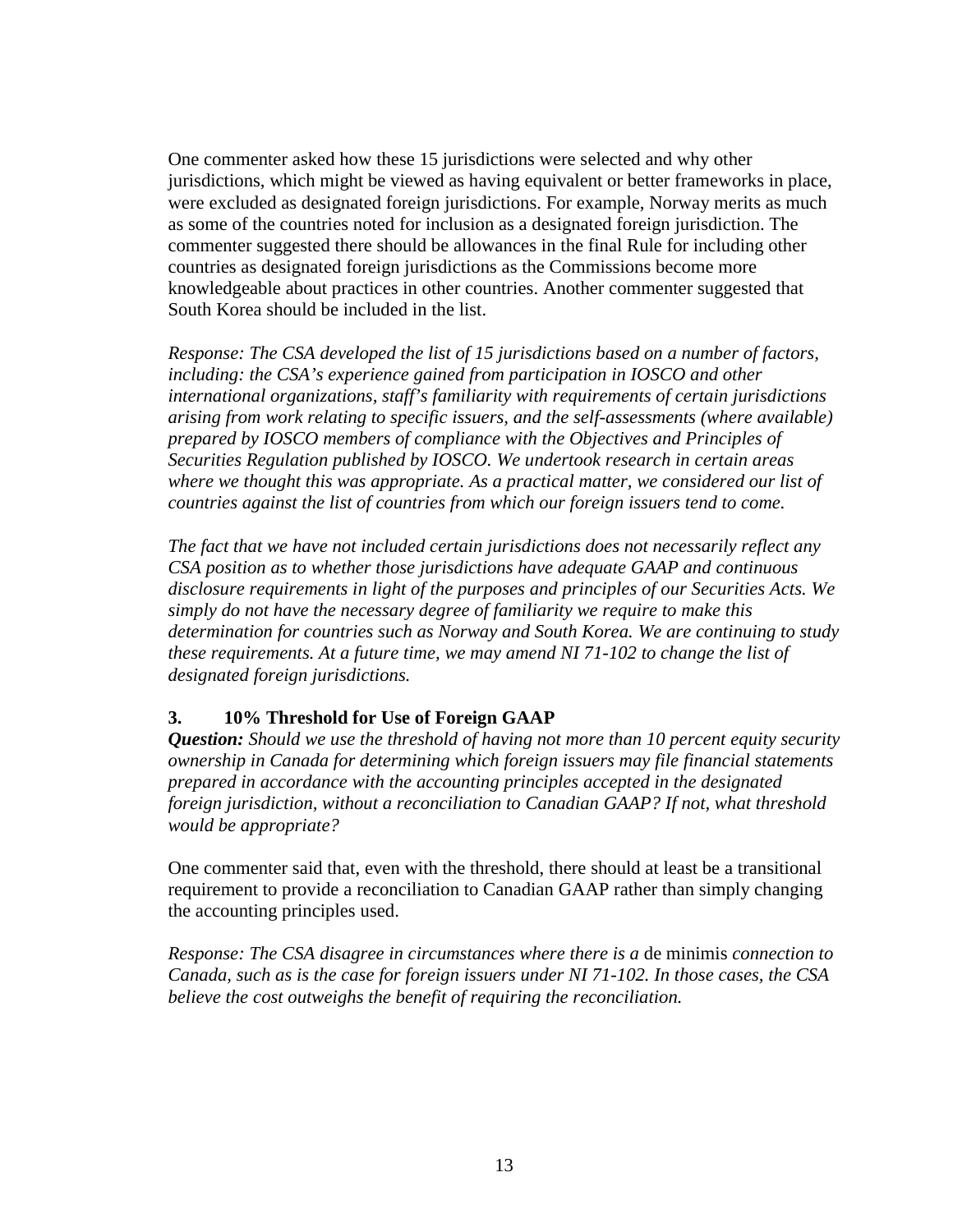# **4. 10% Threshold for Designated Foreign Issuer Status**

*Question: Should we use the threshold of having not more than 10 percent equity security ownership in Canada for determining which foreign issuers may satisfy Canadian CD requirements by complying with the requirements of a designated foreign jurisdiction? If not, what threshold would be appropriate?* 

One commenter commented that the 10% threshold is appropriate.

*Response: This threshold has been retained in NI 71-102.* 

# **5. Exemption from NI 43-101 and NI 51-101**

*Question: Do you agree that foreign issuers should not be exempt from the disclosure requirements of NI 43-101 and NI 51-101? Why or why not?* 

One commenter agreed that they should not be exempt, as there are no significant issues that should allow them to receive this exemption.

# **Part III Other Comments on NI 71-102**

One commenter commented that the definitions of eligible foreign issuer, designated foreign issuer and SEC foreign issuer were unclear.

*Response: The definition of "eligible foreign issuer" has been revised to clarify it. We believe the other definitions are clear, particularly for the issuers that would be considered "designated foreign issuers" or "SEC foreign issuers".* 

One commenter said NI 71-102 would be less complex by stating that all documents must be filed, then listing exceptions.

*Response: NI 71-102 is exemptive in nature. The filing requirements are set out in NI 51- 102, with the exemptions in NI 71-102. Absent NI 71-102, all issuers would be subject to NI 51-102, which does set out all of the documents that must be filed. This is consistent with the CSA's approach to other exemptive instruments.* 

Certain commenters commented that designated foreign issuers should be required to provide reconciliation to Canadian GAAP if their financial statements are prepared in accordance with some other basis of accounting in order to provide comparability between domestic and foreign financial statements.

*Response: Before deciding to accept financial statements prepared based on foreign accounting principles, the CSA reviewed the overall level of the continuous disclosure regime in the foreign jurisdiction. Where there is a* de minimis *connection to Canada, such as is the case for designated foreign issuers under NI 71-102, and where the foreign regime provides overall satisfactory continuous disclosure, the CSA believe the cost outweighs the benefit of requiring a reconciliation to Canadian GAAP.*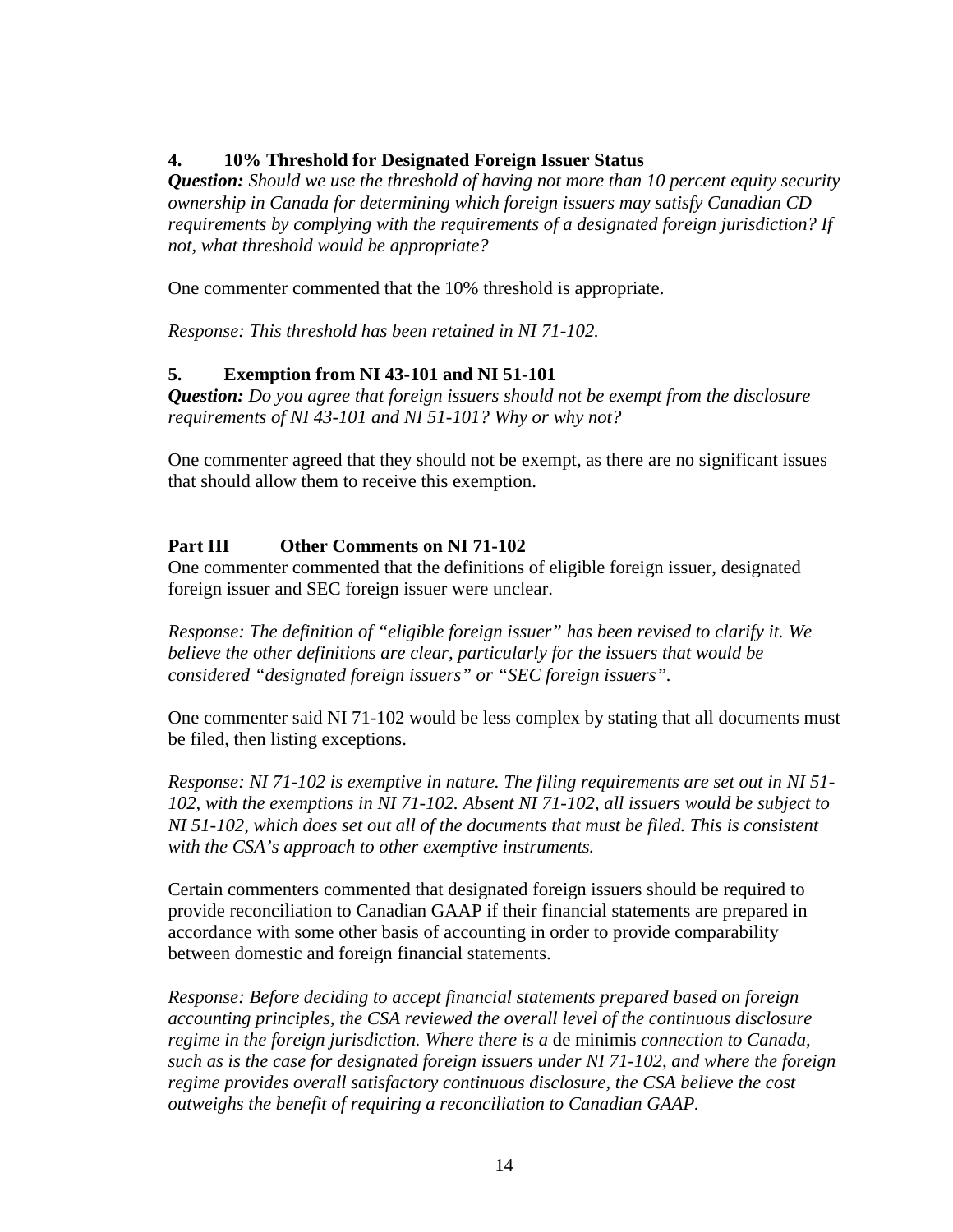One commenter suggested, in relation to the relief for eligible foreign issuers, that Canadian advisors may not have a sound understanding of the accounting principles in the foreign country – which may lead to incomplete and inaccurate reconciliation. Special regulatory attention may be necessary in these situations.

*Response: Where an issuer intends to rely on the exemptions in NI 71-102, it is the responsibility of the issuer and its advisor to satisfy themselves that they can meet the conditions in, and obligations of, the exemptions. Relief for eligible foreign issuers does not imply a lesser scope or degree of regulatory review of the issuer's disclosure. The issuer would still be subject to regulatory review of its disclosure, and enforcement of its disclosure obligations.*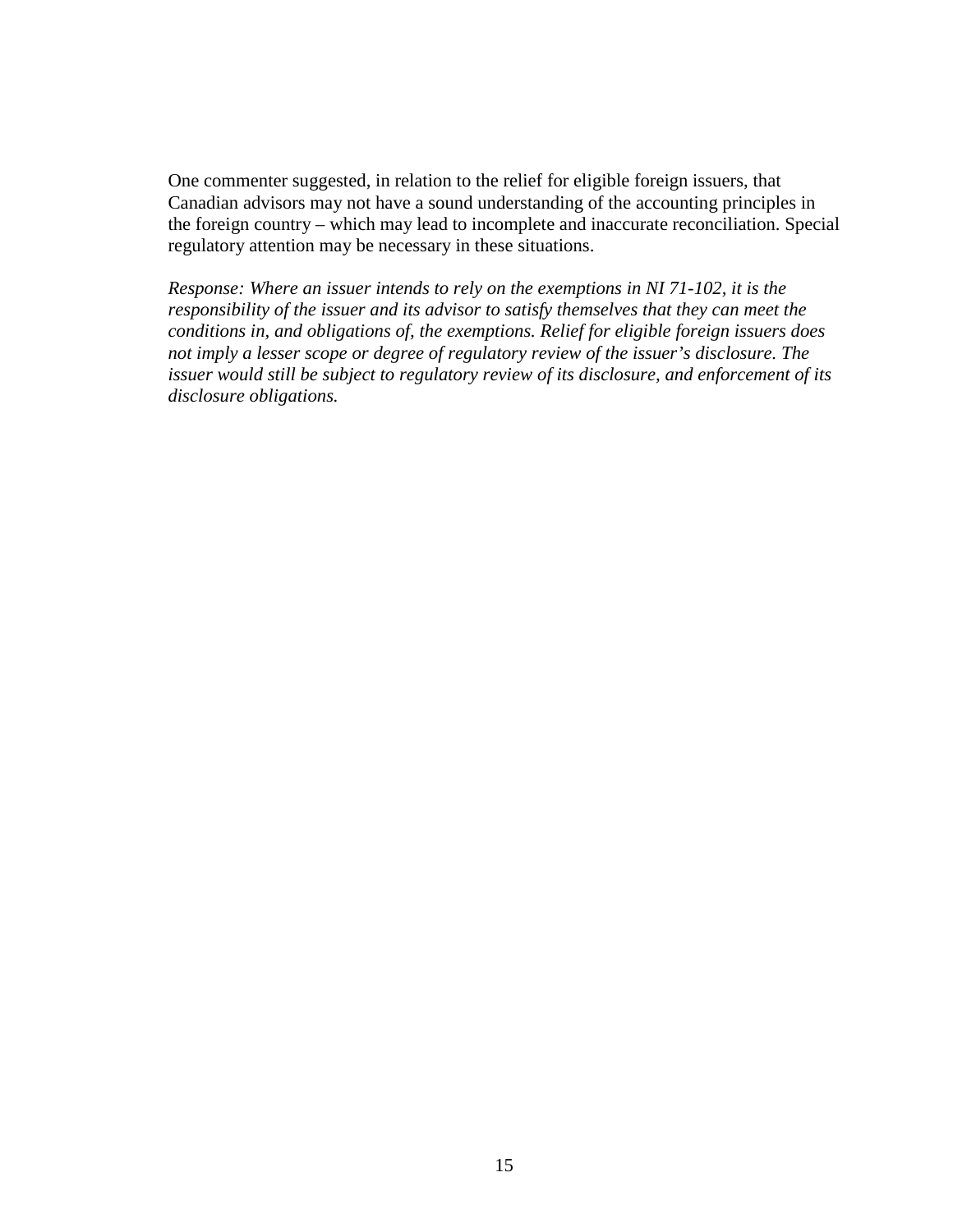#### **Schedule 1 to Appendix A**

#### **List of Commenters**

Accounting Standards Board - September 18, 2002

ADP Investor Communications - October 15, 2002

Assurance Standards Board Task Force Canadian Institute of Chartered Accountants - September 19, 2002

ATCO Group - September 19, 2002

BDO Dunwoody LLP - September 19, 2002

Bennett Jones LLP - November 21, 2002

Boughton Peterson Yang Anderson Law Corporation - October 3, 2002

Canadian Advocacy Committee AIMR (Association for Investment Management and Research) - September 19, 2002

Canadian Bankers' Association - October 11, 2002

Canadian Investor Relations Institute - September 27, 2002

Canadian Listed Company Association - September 19, 2002

Canadian Performance Reporting Board Canadian Institute of Chartered Accountants - September 19, 2002

Canadian Printing Industries Association - December 17, 2002

Stuart Chalmers Catalyst LLP - September 16, 2002

Collins Barrow Calgary LLP - September 18, 2002

Davies Ward Phillips & Vineberg LLP - September 19, 2002

Deloitte & Touche LLP - September 18, 2002

Ernst & Young LLP, Chartered Accountants - September 19, 2002

Douglas H. Hopkins - October 4, 2002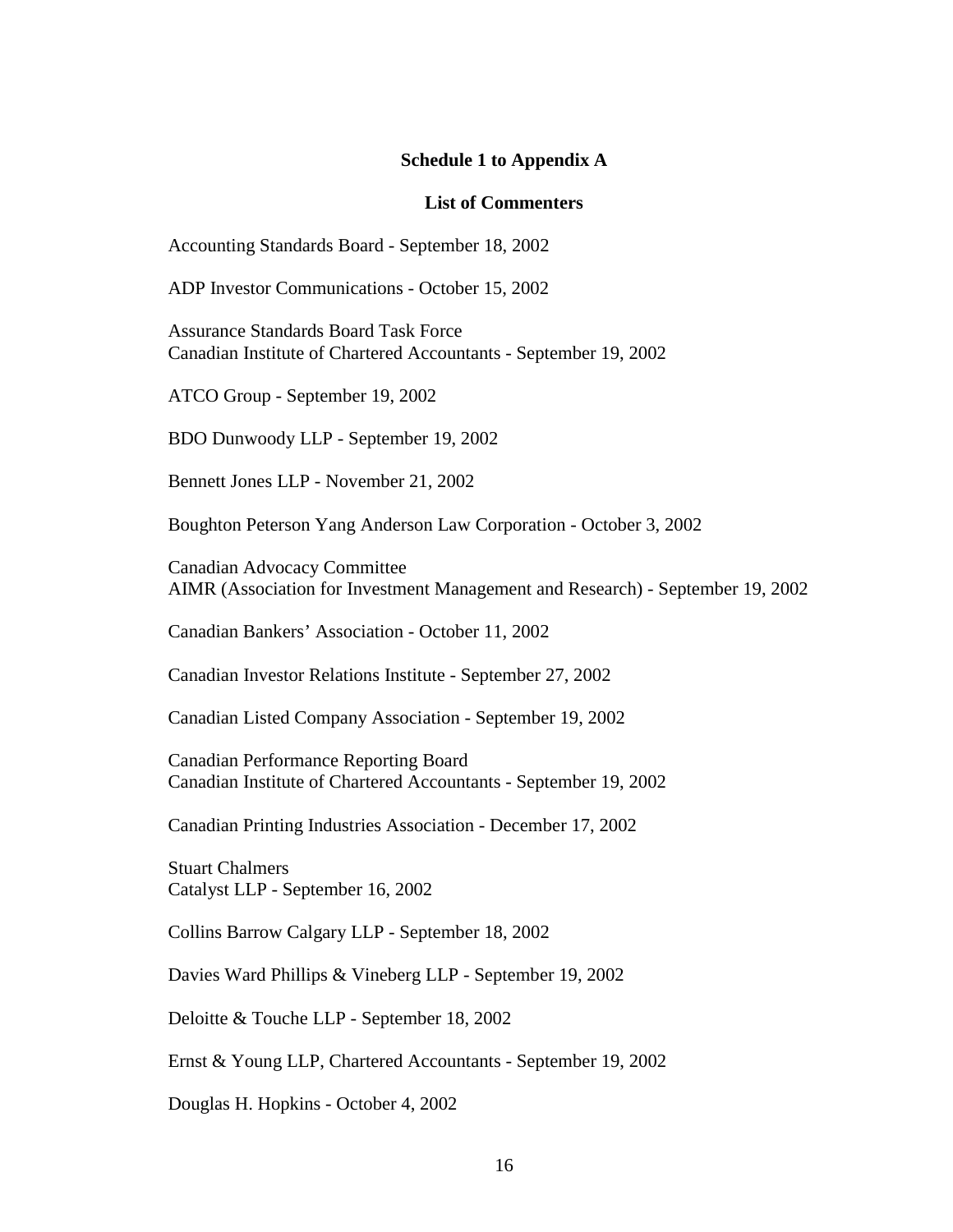- Imperial Oil Limited September 19, 2002
- Korea Stock Exchange August 20, 2002
- KPMG LLP October 1, 2002
- McLeod & Company September 17, 2002
- Ontario Teachers' Pension Plan Board September 17, 2002
- Parlee McLaws LLP September 18, 2002
- Bernard Pinsky July 15, 2002
- Power Corporation of Canada July 23, 2002
- PricewaterhouseCoopers May 23, 2002
- The Printing Equipment and Supply Dealers Association of Canada
- Cascades Resources, a Division of Cascades Fine Papers Group Inc. November 1, 2002
- Research Capital Corporation September 19, 2002
- Social Investment Organization September 19, 2002
- Toronto Stock Exchange October 2, 2002
- TSX Venture Exchange August 29, 2002
- Zargon Oil & Gas Ltd. October 8, 2002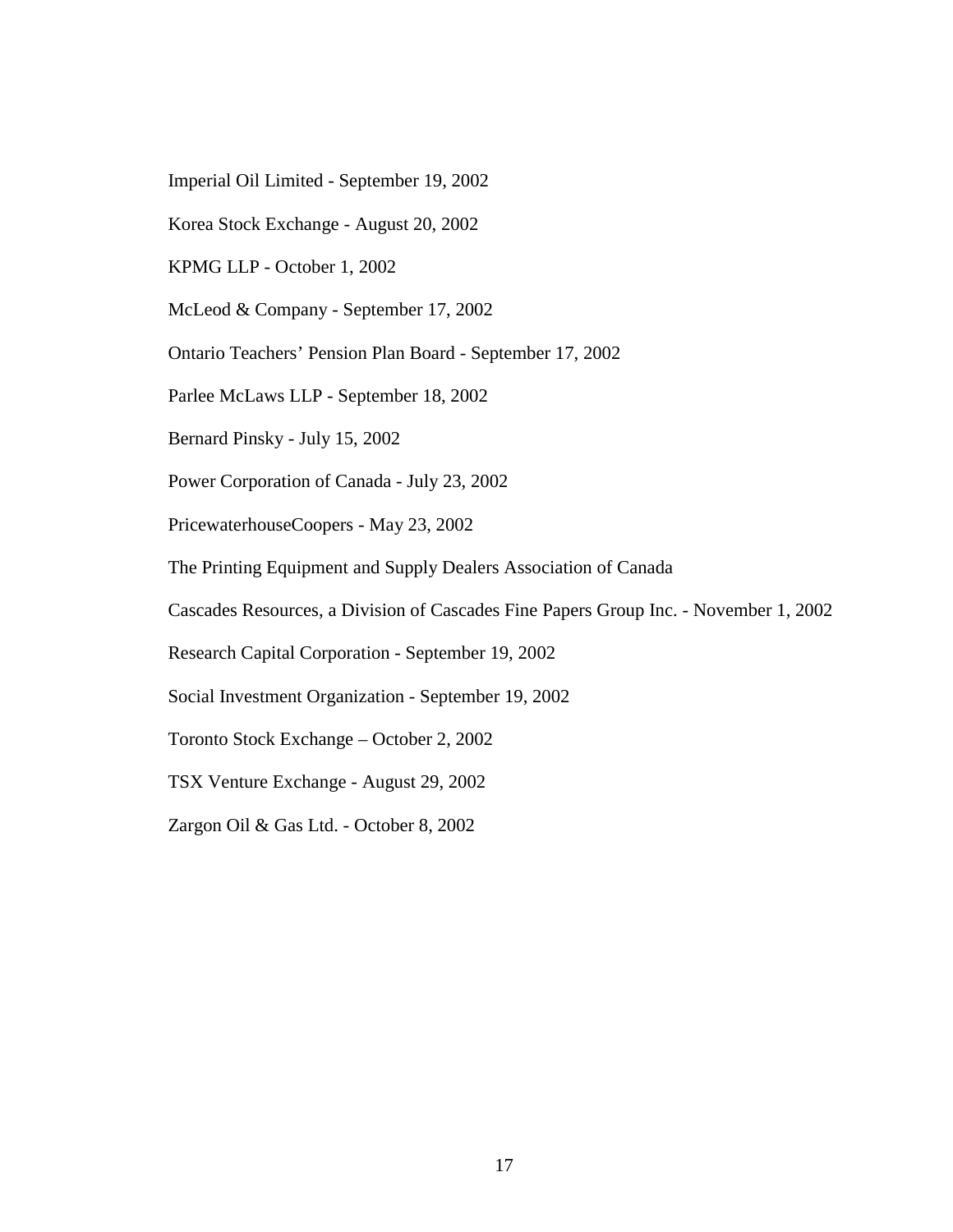#### **Appendix B**

**Additional Information Required in Ontario, Notice of Proposed Rescission of OSC Policy 7.1, the Related Order and Rules and Request for Comment and Related Amendments to Ontario Securities Regulation (Second Publication)** 

## **Authority for the Rule**

Paragraph 143(1)36 of the *Securities Act* (Ontario) (the "Act") which authorizes the Ontario Securities Commission (the "Commission") to make rules varying the Act for foreign issuers to facilitate, among other things, compliance with requirements applicable or relating to reporting issuers and the making of going private transactions and related party transactions where the foreign issuers are subject to requirements of the laws of other jurisdictions that the Commission considers are adequate in light of the purposes and principles of the Act provides the Commission with the authority to make the Rule.

The following provisions of the Act also provide the Commission with authority to make the Rule. Paragraph 143(1)22 authorizes the Commission to make rules prescribing requirements in respect of the preparation and dissemination and other use, by reporting issuers, of documents providing for continuous disclosure that are in addition to requirements under the Act. Paragraph 143(1)23 authorizes the Commission to make rules exempting reporting issuers from any requirement of Part XVIII of the Act. Paragraph 143(1)25 authorizes the Commission to make rules prescribing requirements in respect of financial accounting, reporting and auditing for purposes of the Act, the regulations and the rules. Paragraph 143(1)26 authorizes the Commission to make rules prescribing requirements for the validity and solicitation of proxies. Paragraph 143(1)27 authorizes the Commission to make rules providing for the application of Part XVIII (Continuous Disclosure) and Part XIX (Proxies and Proxy Solicitation) in respect of registered holders or beneficial owners of voting securities or equity securities of reporting issuers or other persons or companies on behalf of whom the securities are held, including requirements for reporting issuers, recognized clearing agencies, registered holders, registrants and other persons or companies who hold securities on behalf of persons or companies but who are not the registered holders. Paragraph 143(1)28 authorizes the Commission to make rules regulating take-over bids, issuer bids, insider bids, going private transactions and related party transactions, including early warning provisions. Paragraph 143(1)30 authorizes the Commission to make rules providing for exemptions from any requirement of Part XXI (Insider Trading and Self-Dealing) of the Act. Paragraph 143(1)39 authorizes the Commission to make rules requiring or respecting the media, format, preparation, form, content, execution, certification, dissemination and other use, filing and review of all documents required under or governed by the Act, the regulations or the rules, including financial statements, proxies and information circulars. Paragraph 143(1)49 authorizes the Commission to make rules varying the Act to permit or require methods of filing or delivery, to or by issuers,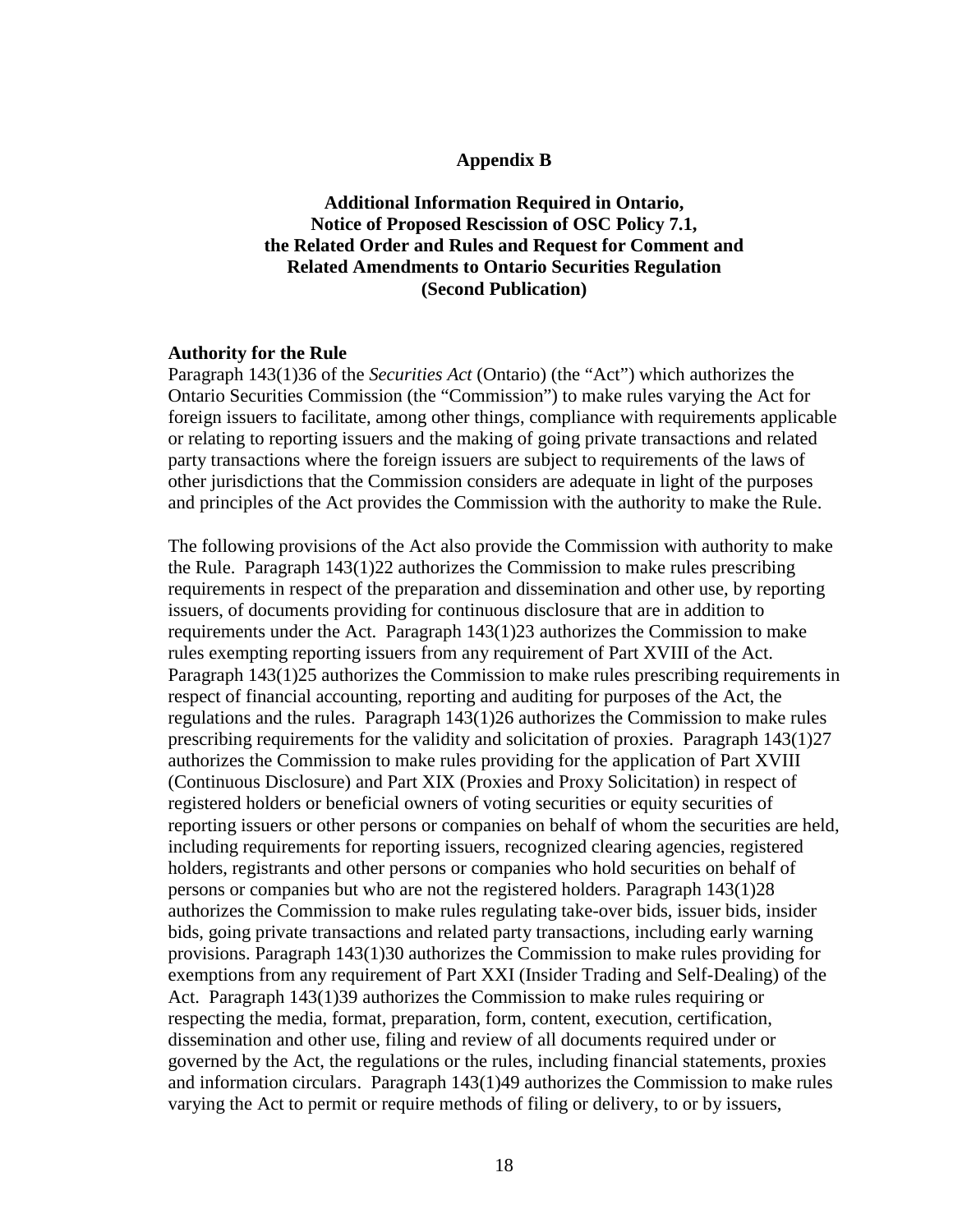security holders or others, of documents, information, reports or other communications required under or governed by Ontario securities law. Paragraph 143(1)56 authorizes the Commission to make rules providing for exemptions from or varying any or all of the time periods in the Act.

### **Alternatives Considered**

The Commission considered whether to rescind OSC Policy 7.1, the Order and the Rules (each as defined below) and rely upon the continuous disclosure regime created by National Instrument 71-101 *The Multijurisdictional Disclosure System* and that contemplated by CSA Notice 95/04 outlining the proposed Foreign Issuer Prospectus and Continuous Disclosure System or amend the Act or make a rule to create a separate foreign issuer continuous disclosure regime. The Commission determined to reformulate OSC Policy 7.1, the Order and the Rules as a rule in a substantially simplified form. Initially, the Commission published proposed Rule 72-502 *Continuous Disclosure and other Exemptions Relating to Foreign Issuers* for comment on October 12, 2001. However, as noted in the Notice and Request for Comment for proposed National Instrument 71-102 published on June 21, 2002, it was determined that it would be preferable to publish the Rule for comment on a national basis rather than proceeding with a local rule in Ontario.

#### **Notice of Proposed Rescission of OSC Policy 7.1, the Related Order and Rules**

In Ontario, the Rule would replace Ontario Securities Commission Policy 7.1 Application of Requirements of the Securities Act to Certain Reporting Issuers ("OSC Policy 7.1"), and the Order *In the Matter of Certain Reporting Issuers* (1980) OSCB 54, as amended (the "Order"). The Order was amended by the Rules *In the Matter of Certain Reporting Issuers* (1997), 20 OSCB 1218, as amended by (1998), 21 OSCB 6436, (1999), 22 OSCB 6304, (2000), 23 OSCB 289, (2000), 23 OSCB 8244 and (2002), 25 OSCB 3699, which in turn incorporated the deemed rule of the same name, (1980) OSCB 166 (the "First Rule"), *In the Matter of Certain Reporting Issuers* (1997), 20 OSCB 1219, as amended by (1998), 21 OSCB 6436, (1999), 22 OSCB 151, (2000), 23 OSCB 289, (2000), 23 OSCB 8244 and (2002), 25 OSCB 3699, which in turn incorporated the deemed rule of the same name, (1984), 7 OSCB 1913 and *In the Matter of Certain Reporting Issuers* (1997), 20 OSCB 1219, as amended by (1998), 21 OSCB 6435, (1999), 22 OSCB 151, (2000), 23 OSCB 289, (2000), 23 OSCB 8244 and (2002), 25 OSCB 3699, which in turn incorporated the deemed rule of the same name, (1984), 7 OSCB 3247 (defined collectively as the "Rules"). *In the Matter of Certain Reporting Issuers* (1997), 20 OSCB 1219, which in turn incorporated the deemed rule of the same name (1985), 8 OSCB 2915, which related to prompt offering qualifying system eligible issuers expired on December 31, 2000.

OSC Policy 7.1 and the Order created seven categories of reporting issuers, granted exemptions from certain continuous disclosure and other requirements and set out the Commission's interpretation with respect to the exemptions provided under Part XVIII, Part XIX and Part XXI of the Act. The scope of OSC Policy 7.1 and the Order was both domestic and foreign issuers.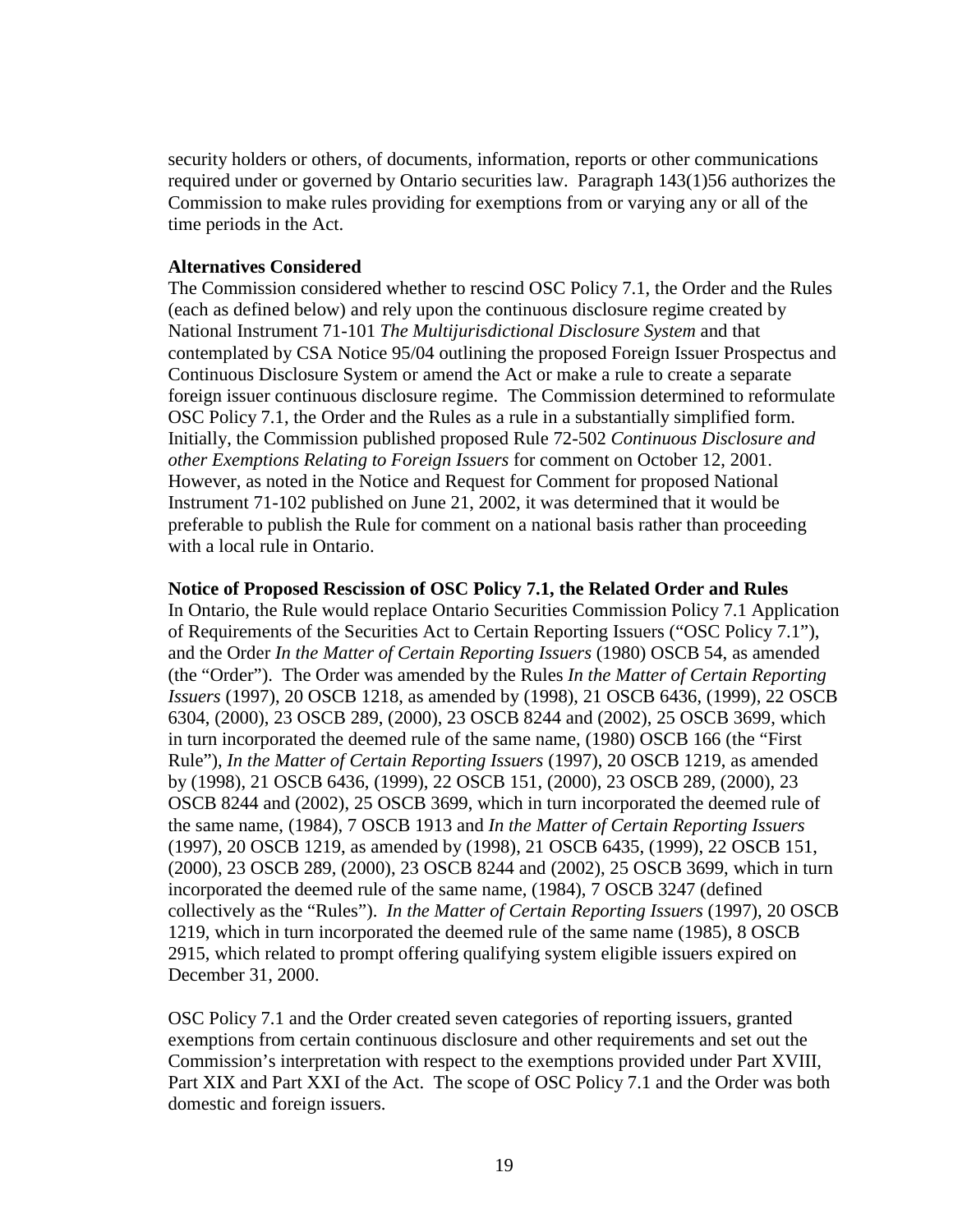The scope of the Rule is limited to foreign issuers. The exemptions granted to Canadian domestic issuers by Policy 7.1, the Order and the Rules are no longer necessary given the harmonization of disclosure requirements and regulations among jurisdictions and in light of the publication for comment of the CD Rule.

Notice of the proposed rescission of Policy 7.1, the Order and Rules was first given on June 21, 2002, (2002) 25 OSCB 3829. No comments were received. However, since we are republishing NI 71-102 for comment again, we are once again providing an opportunity to comment on the proposed rescission of Policy 7.1, the Order and Rules.

#### **Regulation Sections to be Amended**

The Commission proposes to amend section 161 of the Regulation 1015 R.R.O. 1990 (the "Regulation") to refer to the Rule rather than the First Rule.

The Commission also proposes to amend subsection 203.2(1) of the Regulation to refer to the Rule in order to create an exemption to the requirement contained in that provision.

In our first publication for comment, we also proposed to amend subsection 1(4) of the Regulation. This will be done as described in the notice and request for comment for proposed National Instrument 52-107 *Acceptable Accounting Principles, Auditing Standards and Reporting Currency*, which has been recently published.

## **Request for Comments on the Proposed Rescission of OSC Policy 7.1, the Related Order and Rules**

Interested parties are invited to make written submissions with respect to the proposed rescission of OSC Policy 7.1, the related Order and Rules. Submissions received by July 23, 2003 will be considered. Submissions should be addressed to:

John Stevenson Secretary to the Commission Ontario Securities Commission 20 Queen Street West Suite 800, Box 55 Toronto, Ontario M5H 3S8 Fax: (416) 593-2318 e-mail: jstevenson@osc.gov.on.ca

If you are not sending your comments by e-mail, please send a diskette containing your comments (in Windows format, Word).

We cannot keep submissions confidential because securities legislation requires that a summary of the written comments received during the comment period be published.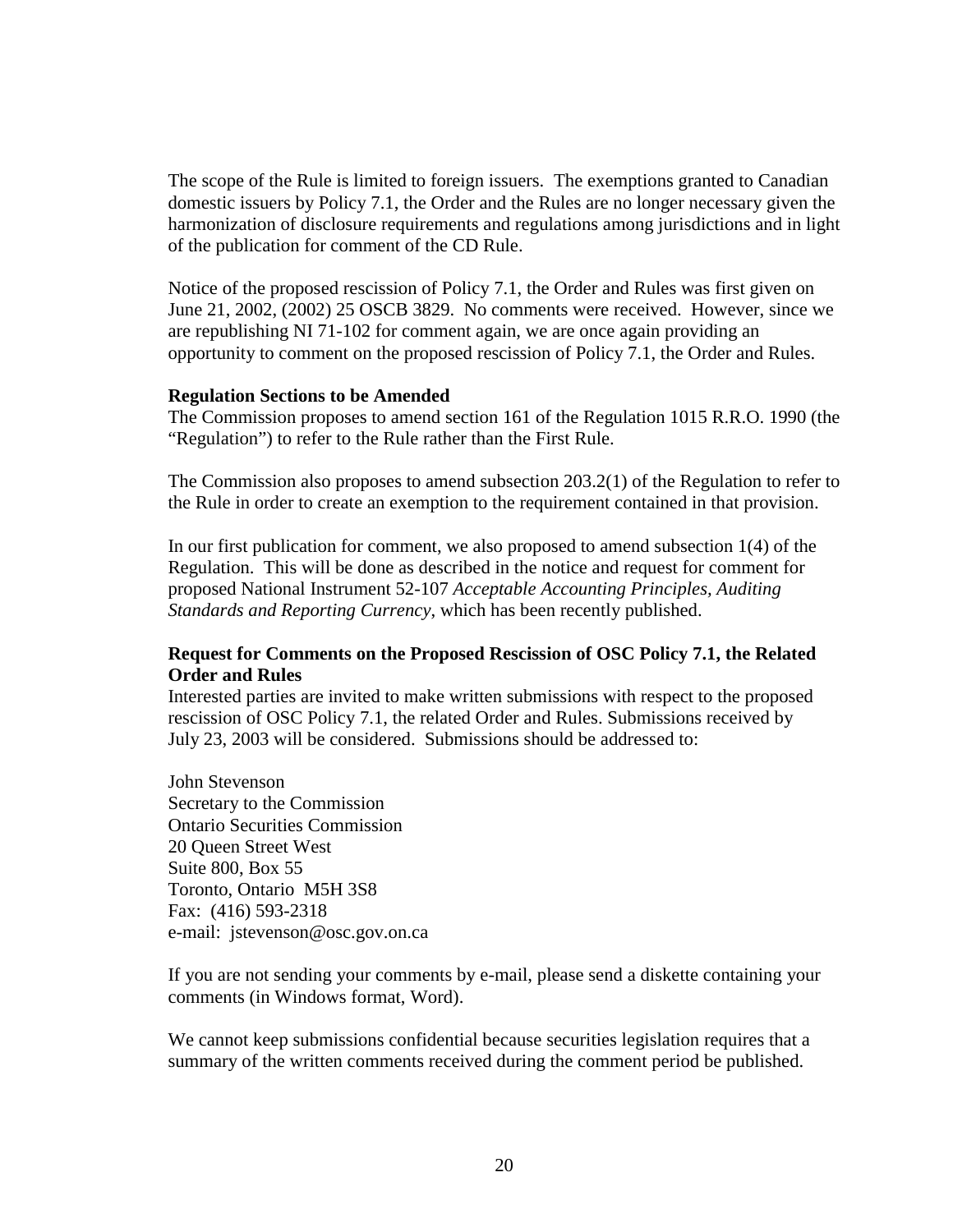### **Proposed Rescission of OSC Policy 7.1, the Order and the Rules**

OSC Policy 7.1 will be rescinded on the date that the Rule comes into force. The text of the proposed rescission of the Order and the Rules follows.

## RESCISSION OF ONTARIO SECURITIES COMMISSION ORDER IN THE MATTER OF PARTS XVII AND XX OF THE *SECURITIES ACT*

### AND

### IN THE MATTER OF CERTAIN REPORTING ISSUERS

### AND

## ONTARIO SECURITIES COMMISSION RULES IN THE MATTER OF CERTAIN REPORTING ISSUERS

## PART 1 RESCISSION

- 1.1 Rescission The following instruments are rescinded
	- (a) Ontario Securities Commission Order In the Matter of Parts XVII and XX of the *Securities Act* and In the Matter of Certain Reporting Issuers (1980), OSCB 54, as amended,
	- (b) Ontario Securities Commission Rule In the Matter of Certain Reporting Issuers (1997), 20 OSCB 1218, as amended by (1999), 22 OSCB 151, (2000), OSCB 289, (2000), 23 OSCB 8244 and (2002) 25 OSCB 3699, that incorporates by reference the deemed rule (1980), OSCB 166, as amended,
	- (c) Ontario Securities Commission Rule In the Matter of Certain Reporting Issuers (1997), 20 OSCB 1219, as amended by (1999), OSCB 151, (2000), OSCB 289, (2000), 23 OSCB 8244 and (2002) 25 OSCB 3699, that incorporates by reference the deemed rule (1984), 7 OSCB 1913, as amended; and
	- (d) Ontario Securities Commission Rule In the Matter of Certain Reporting Issuers (1997), 20 OSCB 1219, as amended by (1999), OSCB 151, (2000), OSCB 289, (2000), OSCB 8244 and (2002) 25 OSCB 3699, that incorporates by reference the deemed rule (1984), 7 OSCB 3247 as amended.